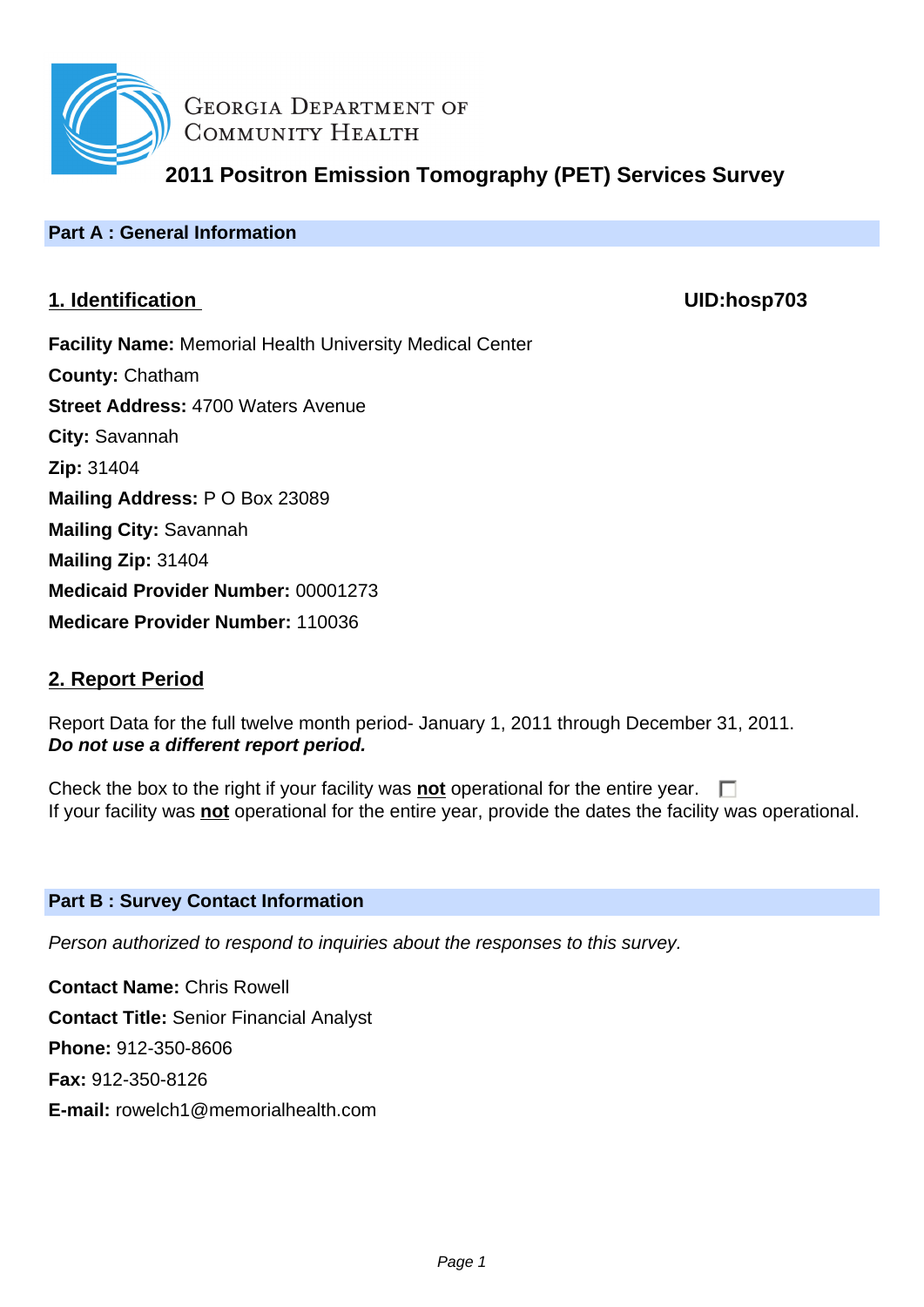# **1. Ownership, Operation and Management**

As of the last day of the report period, indicate the operation/management status of the facility and provide the effective date. Using the drop-down menus, select the organization type. If the category is not applicable, the form requires you only to enter Not Applicable in the legal name field. You must enter something for each category.

#### **A. Facility Owner**

| <b>Full Legal Name (Or Not Applicable)</b> | <b>Organization Type</b> | Effective Date |
|--------------------------------------------|--------------------------|----------------|
| <b>Chatham County Hospital Authority</b>   | Local Govt l             | 01/01/1955     |

# **B. Owner's Parent Organization**

| <b>Full Legal Name (Or Not Applicable)</b> | <b>Organization Type</b> | <b>Effective Date</b> |
|--------------------------------------------|--------------------------|-----------------------|
| I N/A                                      | Not Applicable           |                       |

# **C. Facility Operator**

| <b>Full Legal Name (Or Not Applicable)</b> | <b>Organization Type</b> | <b>Effective Date</b> |
|--------------------------------------------|--------------------------|-----------------------|
| Memorial Health University Medical Center  | Not for Profit           | 01/01/1955            |

# **D. Operator's Parent Organization**

| <b>Full Legal Name (Or Not Applicable)</b> | <b>Organization Type</b> | <b>Effective Date</b> |
|--------------------------------------------|--------------------------|-----------------------|
| I N/A                                      | Not Applicable           |                       |

#### **E. Management Contractor**

| <b>Full Legal Name (Or Not Applicable)</b> | <b>Organization Type</b> | <b>Effective Date</b> |
|--------------------------------------------|--------------------------|-----------------------|
| IN/A                                       | Not Applicable           |                       |

#### **F. Management's Parent Organization**

| <b>Full Legal Name (Or Not Applicable)</b> | <b>Organization Type</b> | <b>Effective Date</b> |
|--------------------------------------------|--------------------------|-----------------------|
| N/A                                        | Not Applicable           |                       |

#### **2. Changes in Ownership, Operation or Management**

Check the box to the right if there were any changes in the ownership, operation, or management of the facility during the report period or since the last day of the Report Period.  $\Box$ If checked, please explain in the box below and include effective dates.

# **3a. Type of PET Authorization (Select one only.)**

Fixed-Based PET CON

#### **3b. Certificate of Need Project Number**

Please enter the Certificate of Need project number.

2007-062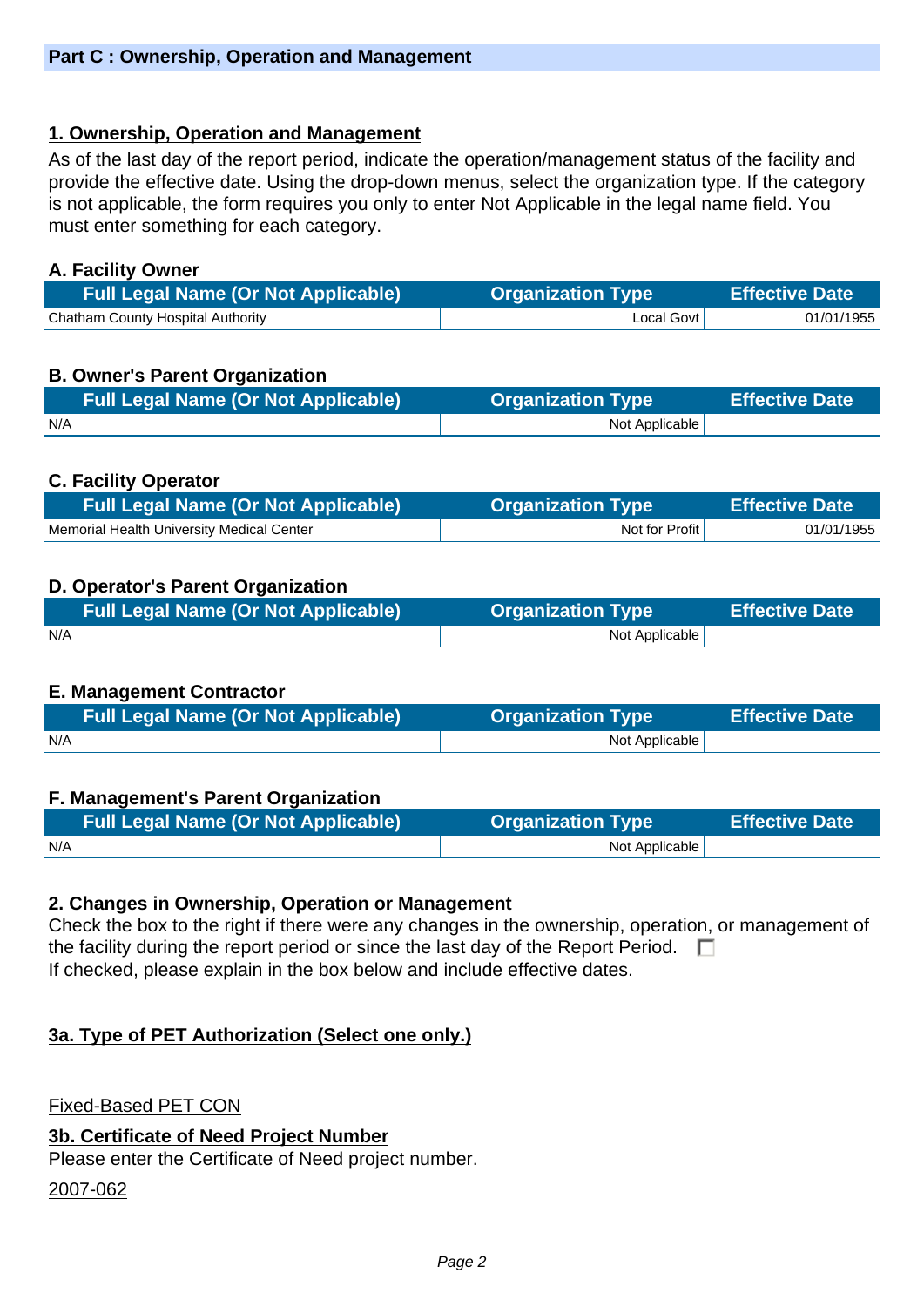#### **Part D : PET Imaging Services Technology and volume by Diagnostic Type**

#### **1. Manufacturer and Model**

Please document the manufacturer and model of PET equipment and select PET only or PET/CT Hybrid Unit. NOTE: IF you have more than one scanner, please complete one survey for each machine.

#### PET / CT Hybrid Unit GE DISCOVERY 600

#### **2. Patients and Scans for PET Imaging Services**

Please report the patients and scans for PET imaging services during the reporting period by the patient's primary diagnostic area. Please provide unduplicated patient counts within each of the three subgroups. The sum total of all patients for all three diagnostic areas (automatically calculated by the web page) may include some duplication.

| <b>Oncology Patients</b>        | <b>Number of Patients</b> | <b>Total Number of Scans</b> | <b>Follow Up Scans</b> |
|---------------------------------|---------------------------|------------------------------|------------------------|
| Lung and Bronchus Cancers       | 90                        | 112                          | 34                     |
| <b>Colon and Rectal Cancers</b> | 70                        | 88                           | 19                     |
| Lymphoma Cancers                | 88                        | 111                          | 41                     |
| <b>Melanoma Cancers</b>         | 42                        | 59                           | 20                     |
| <b>Esophageal Cancers</b>       | 34                        | 47                           | 16                     |
| <b>Head and Neck Cancers</b>    | 73                        | 82                           | 20                     |
| <b>Breast Cancers</b>           | 50                        | 73                           | 25                     |
| <b>Other Cancers</b>            | 155                       | 193                          | 50                     |
| <b>Total</b>                    | 602                       | 765                          | 225                    |

| <b>Cardiovascular Patients</b> | <b>Number of Patients</b> | <b>Number of Scans</b> |
|--------------------------------|---------------------------|------------------------|
| All Cardiovascular Patients    |                           |                        |
| <b>Total</b>                   |                           |                        |

| <b>Neurology Patients</b>        | <b>Number of Patients</b> | <b>Number of Scans</b> |
|----------------------------------|---------------------------|------------------------|
| Dementias (incuding Alzheimer's) |                           |                        |
| Other Neurological Use           |                           |                        |
| Total                            |                           |                        |

| <b>Other Diagnostic Areas</b> | Number of Patients \ | <b>Number of Scans</b> |
|-------------------------------|----------------------|------------------------|
| <b>All Other Patients</b>     | 197                  | 200                    |
| <b>Total</b>                  | 197                  | 200                    |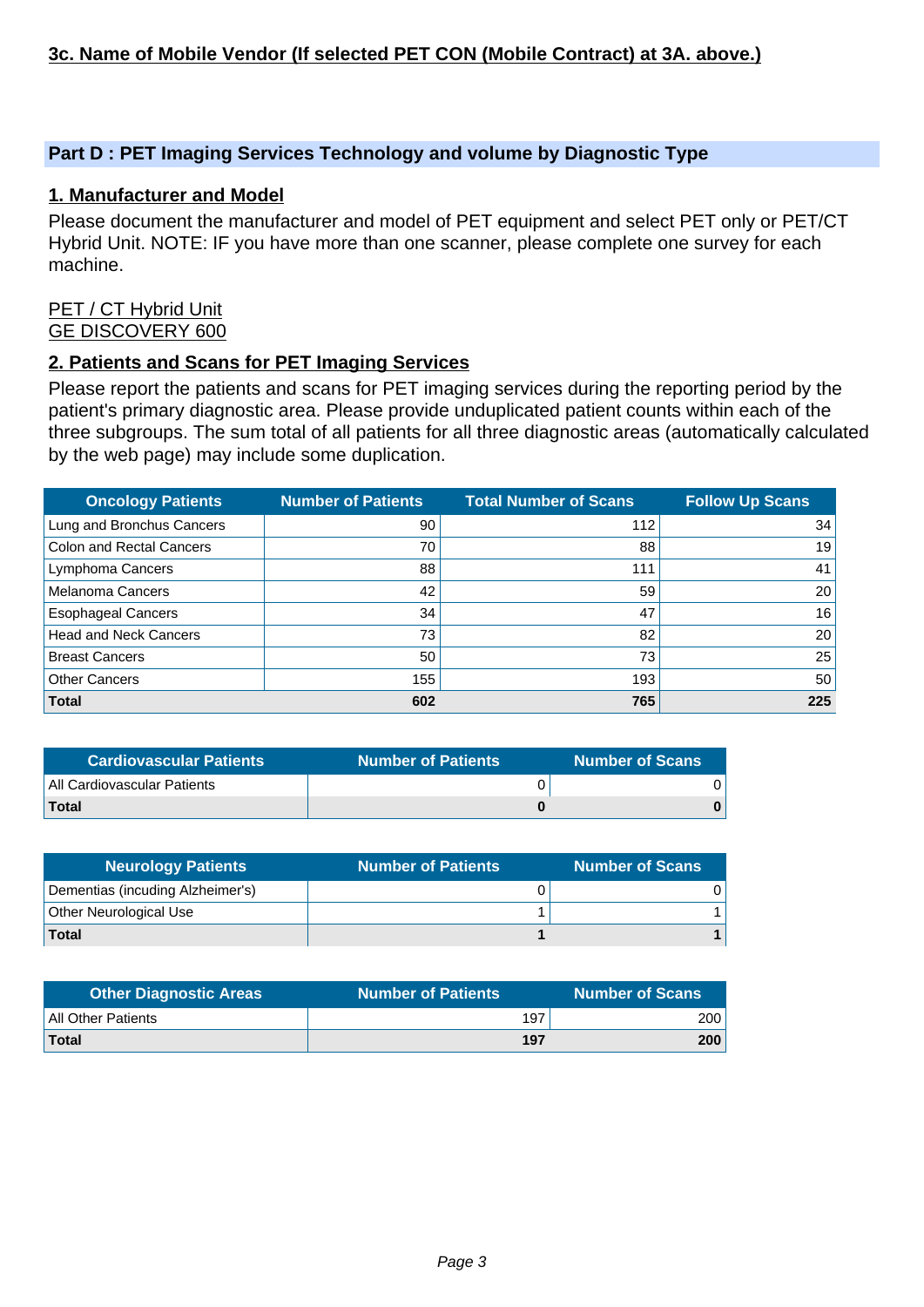#### **1. Patients by Primary Payment Source**

Please report the total number of patients (unduplicated) receiving PET services by primary payment source.

| <b>Primary Payment Source</b> | <b>Number of Patients (unduplicated)</b> |
|-------------------------------|------------------------------------------|
| Medicare                      | 379                                      |
| Medicaid                      | 96                                       |
| Third-Party                   | 295                                      |
| Self-Pay                      | 30                                       |
| <b>Total</b>                  | 800                                      |

# **2. Total Charges and Adjusted Gross Revenue**

Please report the total charges and adjusted gross revenues for PET services.

| <b>Total Charges</b> | <b>Adjusted Gross Revenue</b> |
|----------------------|-------------------------------|
| 5,709,163            | 2,815,674                     |

#### **3. Total Uncompensated Charges and I/C Patients**

Please report the total amount of uncompensated PET services charges that can be attributed to persons who are indigent or eligible for charity care. Also provide the number of I/C patients in the PET program.

| Total Uncompensated Charges | <b>I/C Patients</b> |
|-----------------------------|---------------------|
| $173,271_1$                 |                     |

#### **4. Average Treatment Charge**

What is your program's average treatment charge for a PET scan or study (one patient visit regardless of number of images)?

5,910

#### **5. Patients by Race/Ethnicity**

Please report the number of patient served during the entire report period by the following race and ethnicity categories.

| <b>Race/Ethnicity</b>         | <b>Number of Patients</b> |
|-------------------------------|---------------------------|
| American Indian/Alaska Native | 0                         |
| Asian                         | 7                         |
| <b>Black/African American</b> | 152                       |
| Hispanic/Latino               | 11                        |
| Pacific Islander/Hawaiian     | O                         |
| White                         | 625                       |
| Multi-Racial                  | 5                         |
| Total                         | 800                       |

#### **6. Patients by Age Group and Gender**

Please report the number of patients served during the entire report period by the gender and age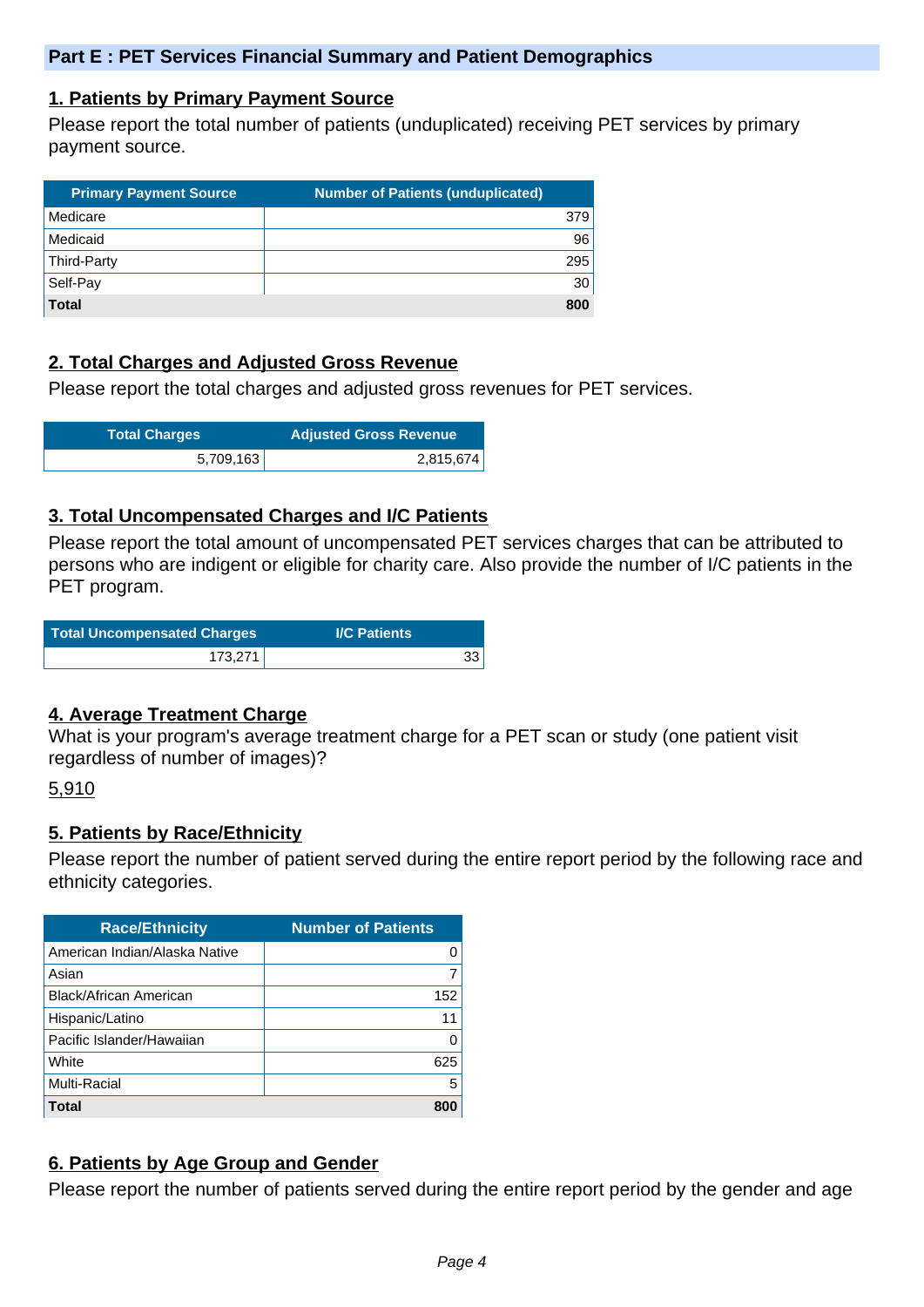grouping below.

| <b>Age Group</b> | <b>Male</b> | <b>Female</b> |  |
|------------------|-------------|---------------|--|
| Ages 0-14        |             | 3             |  |
| Ages 15-64       | 186         | 231           |  |
| Ages 65-74       | 117         | 117           |  |
| Ages 75-85       | 62          | 50            |  |
| Ages 85 and Up   | 16          | 11            |  |
| <b>Total</b>     | 388         | 412           |  |

### **7. Participation in Reporting**

|                                                                     | Does your facility/service participate in and report to the Georgia Comprehensive Cancer Registry? |
|---------------------------------------------------------------------|----------------------------------------------------------------------------------------------------|
| (check box for YES, leave unchecked for NO) $\overline{\mathbf{v}}$ |                                                                                                    |

#### **8. Days and Hours of Operation**

Please indicate the days and hours of operation for your program's PET services.

|     |    | Mon Tue Wed Thurs Fri Sat Sun |  |                |
|-----|----|-------------------------------|--|----------------|
| ल ल | ार | ᢊ                             |  | $\blacksquare$ |

**Hours of Operation:** 8:00AM until 6:00PM

# **9. Total Number of Days that PET Scans Were Offered**

Please report the total number of days that PET scans were offered during the report period.

**Total Days PET Scans Offered** 252

#### **Part F : Mobile PET Services**

#### **1. Mobile PET Services- (For mobile vendors holding a CON to provide PET services.)**

Please report each location served during the reporting period and the number of days of services provided at each loacation for each month. If your PET service is fixed-based, or your facility holds a CON for mobile PET services under contract, continue with Part G.

**Site Name Site County Jan Feb Mar Apr May Jun Jul Aug Sep Oct Nov Dec**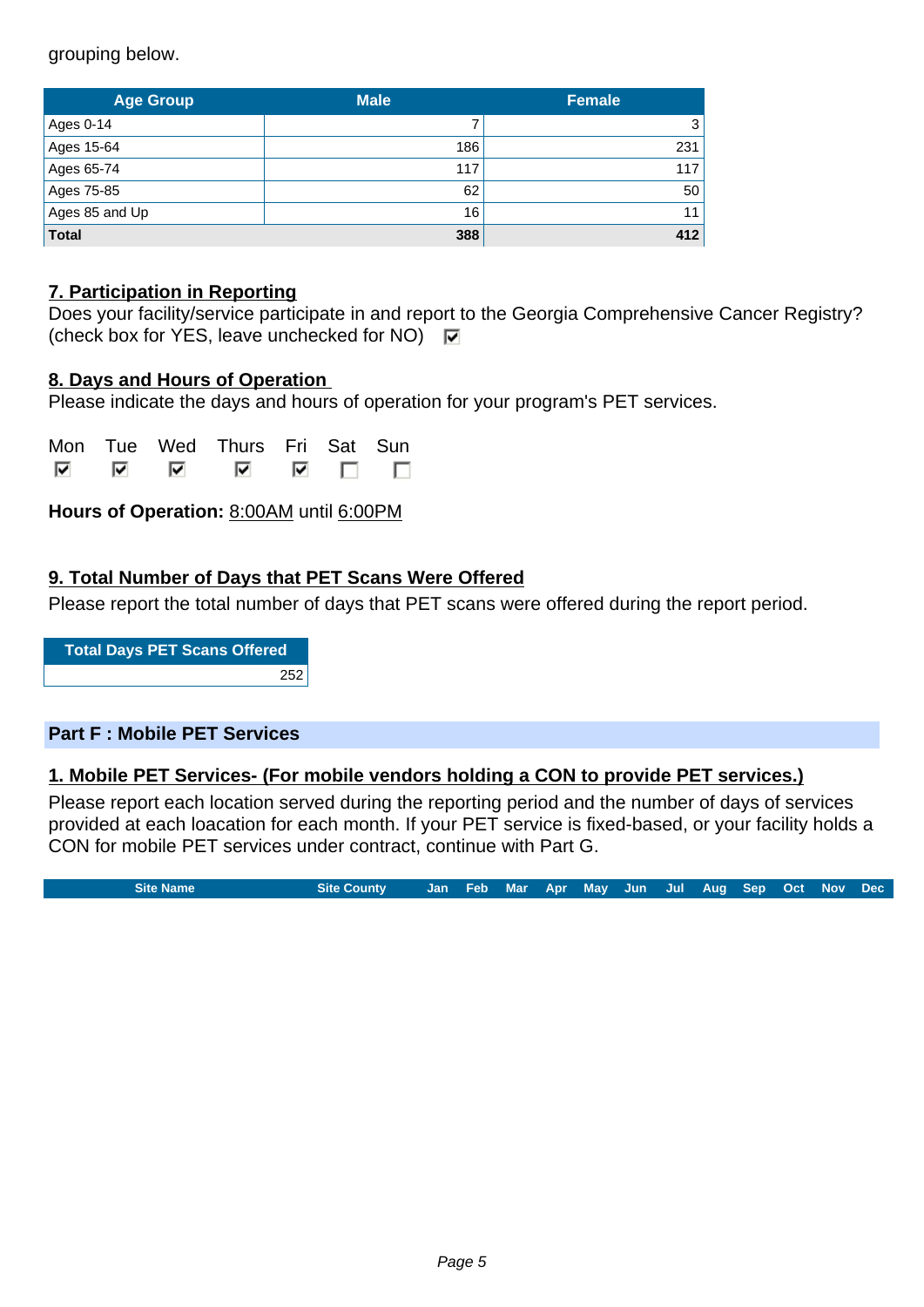# **1. Patient Origin by County**

Please report the county of origin for patients served by your PET program during the report period. Note to Mobile PET Providers who hold a CON: You must complete this section for every site visit location. Please select from the list of site visit ocations(s) provided above.

| <b>Name</b>                               | <b>County</b> | <b>Patients Served</b> | <b>Patient County</b> |
|-------------------------------------------|---------------|------------------------|-----------------------|
| Memorial Health University Medical Center | Chatham       | 47                     | Bryan                 |
| Memorial Health University Medical Center | Chatham       |                        | 33 Bulloch            |
| Memorial Health University Medical Center | Chatham       | 3                      | Candler               |
| Memorial Health University Medical Center | Chatham       | 396                    | Chatham               |
| Memorial Health University Medical Center | Chatham       | 4                      | Coffee                |
| Memorial Health University Medical Center | Chatham       | 10                     | Appling               |
| Memorial Health University Medical Center | Chatham       | $\overline{c}$         | Bacon                 |
| Memorial Health University Medical Center | Chatham       |                        | Dodge                 |
| Memorial Health University Medical Center | Chatham       | 92                     | Effingham             |
| Memorial Health University Medical Center | Chatham       | 9                      | Emanuel               |
| Memorial Health University Medical Center | Chatham       | 9                      | Evans                 |
| Memorial Health University Medical Center | Chatham       | 4                      | Glynn                 |
| Memorial Health University Medical Center | Chatham       | 27                     | Liberty               |
| Memorial Health University Medical Center | Chatham       | 2                      | Long                  |
| Memorial Health University Medical Center | Chatham       | 11                     | McIntosh              |
| Memorial Health University Medical Center | Chatham       | 3                      | Montgomery            |
| Memorial Health University Medical Center | Chatham       | $\overline{2}$         | Pierce                |
| Memorial Health University Medical Center | Chatham       | 14                     | Screven               |
| Memorial Health University Medical Center | Chatham       | 20                     | Tattnall              |
| Memorial Health University Medical Center | Chatham       | 10                     | Toombs                |
| Memorial Health University Medical Center | Chatham       | $\overline{c}$         | Ware                  |
| Memorial Health University Medical Center | Chatham       |                        | 15   Wayne            |
| Memorial Health University Medical Center | Chatham       | 3                      | Treutlen              |
| Memorial Health University Medical Center | Chatham       | $\overline{c}$         | Camden                |
| Memorial Health University Medical Center | Chatham       | 1                      | Laurens               |
| Memorial Health University Medical Center | Chatham       | 1                      | <b>Bibb</b>           |
| Memorial Health University Medical Center | Chatham       | 1                      | Houston               |
| Memorial Health University Medical Center | Chatham       | 1                      | Charlton              |
| Memorial Health University Medical Center | Chatham       | 7                      | Jeff Davis            |
| Memorial Health University Medical Center | Chatham       | 1                      | <b>Brantley</b>       |
| Memorial Health University Medical Center | Chatham       | 1                      | <b>Burke</b>          |
| Memorial Health University Medical Center | Chatham       | 59                     | South Carolina        |
| Memorial Health University Medical Center | Chatham       | 1                      | Florida               |
| Memorial Health University Medical Center | Chatham       | 1                      | Alabama               |
| Memorial Health University Medical Center | Chatham       | 2                      | North Carolina        |
| Memorial Health University Medical Center | Chatham       | 3                      | Other Out of State    |
| <b>Total</b>                              |               | 800                    |                       |